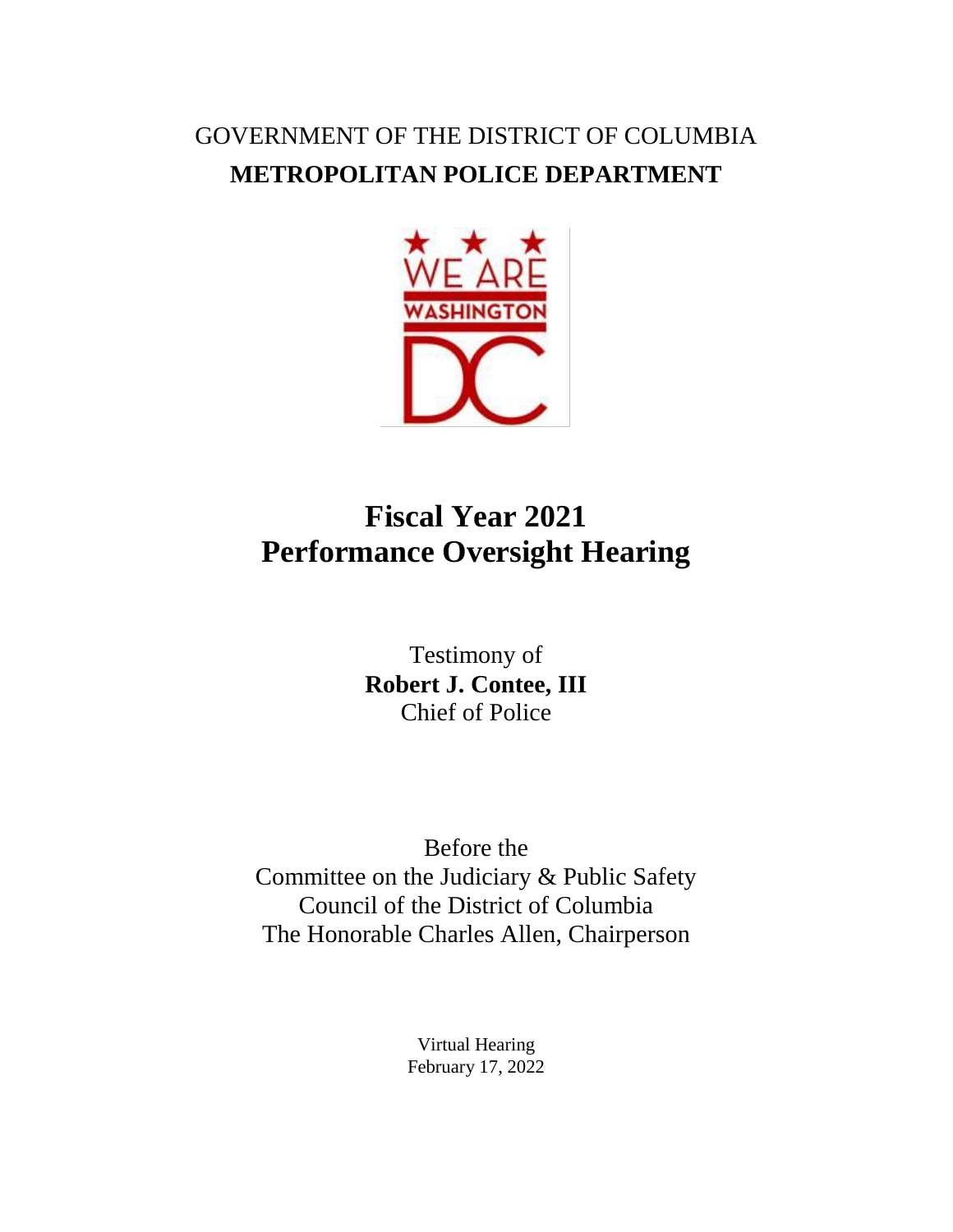Good afternoon, Chairman Allen, members of the Committee, and everyone watching the hearing virtually. My name is Robert Contee, and I am the Chief of Police for the Metropolitan Police Department (MPD). Thank you for the opportunity to speak with you and the public about the Department and public safety since I became the Chief on January 2, 2021. As I was sworn in, I had my mind on how – after the momentous events and challenges of 2020 – the department would navigate a return to normalcy and embark on a cycle of continued improvement with renewed energy. The public safety challenges I was anticipating are ones new and incumbent police chiefs have faced for years. However, as we now know, 2021 was anything but routine. Today, I will take this opportunity to talk about both the challenges that the city and department have faced in the past year and share some thoughts about how we all move forward to create a safer community together.

Safety and policing are about far more than just numbers, but I will summarize the customary numbers here and talk more about them throughout my testimony. Serious violent crime increased 3 percent in 2021 when compared to 2020, led by a 14 percent increase in homicides and small increases in robberies and assaults with a dangerous weapon. Serious property crime also increased 3 percent, led by increases in vehicle theft and theft from auto. Adult arrests decreased 15 percent in 2021, while juvenile arrests were down 7 percent.

And underscoring these measures of public safety are changes in MPD's workforce itself. MPD currently has 3,532 sworn members. $<sup>1</sup>$  At the</sup> beginning of Fiscal Year (FY) 2021, there were 3,799 sworn members, a net loss of 267 officers in just 16 months. Just eight years ago MPD had more than 4,000 officers. What does this mean for our community? It means that it takes longer for our

| <b>Crime</b>                    | 2020   |        | 2021 % Change |
|---------------------------------|--------|--------|---------------|
| Homicide                        | 198    | 226    | 14%           |
| Sexual Abuse                    | 177    | 176    | $-1%$         |
| Assault with a Dangerous Weapon | 1,631  | 1,675  | 3%            |
| Robbery                         | 1,998  | 2,040  | 2%            |
| <b>Violent Crime</b>            | 4,004  | 4,117  | 3%            |
| <b>Burglary</b>                 | 1,178  | 1,172  | $-1%$         |
| Motor Vehicle Theft             | 3,262  | 3,515  | 8%            |
| Theft from Auto                 | 8,285  | 8,690  | 5%            |
| Theft Other                     | 10,928 | 10,915 | 0%            |
| Arson                           | 13     | 4      | -69%          |
| <b>Property Crime</b>           | 23,666 | 24,296 | 3%            |
| <b>Total</b>                    | 27,670 | 28,413 | 3%            |

officers to respond to a crime. Response time to priority one calls – the most serious incidents – increased by almost 90 seconds in 2021, even while the number of priority one calls fell 4 percent.<sup>2</sup> It means that there are fewer officers in patrol, and we have to make hard choices about

 $\overline{a}$ 

<sup>&</sup>lt;sup>2</sup> There are multiple factors contributing to this increased response time. MPD started to see an increase in response time beginning in June 2020, at the time of enhanced deployments for First Amendment assemblies. Since then, in addition to ongoing assemblies, the January 6th insurrection resulted in injuries and continuing security risks. MPD has also had periods with high rates of COVID absences, either from illness or quarantine. However, all of these were also at least partly offset by a 21 percent drop in all calls for service (Priority 1, 2, & 3), and the overtime our officers have been required to work in order to meet urgent public safety needs.



 $<sup>1</sup>$  As of February 12, 2022.</sup>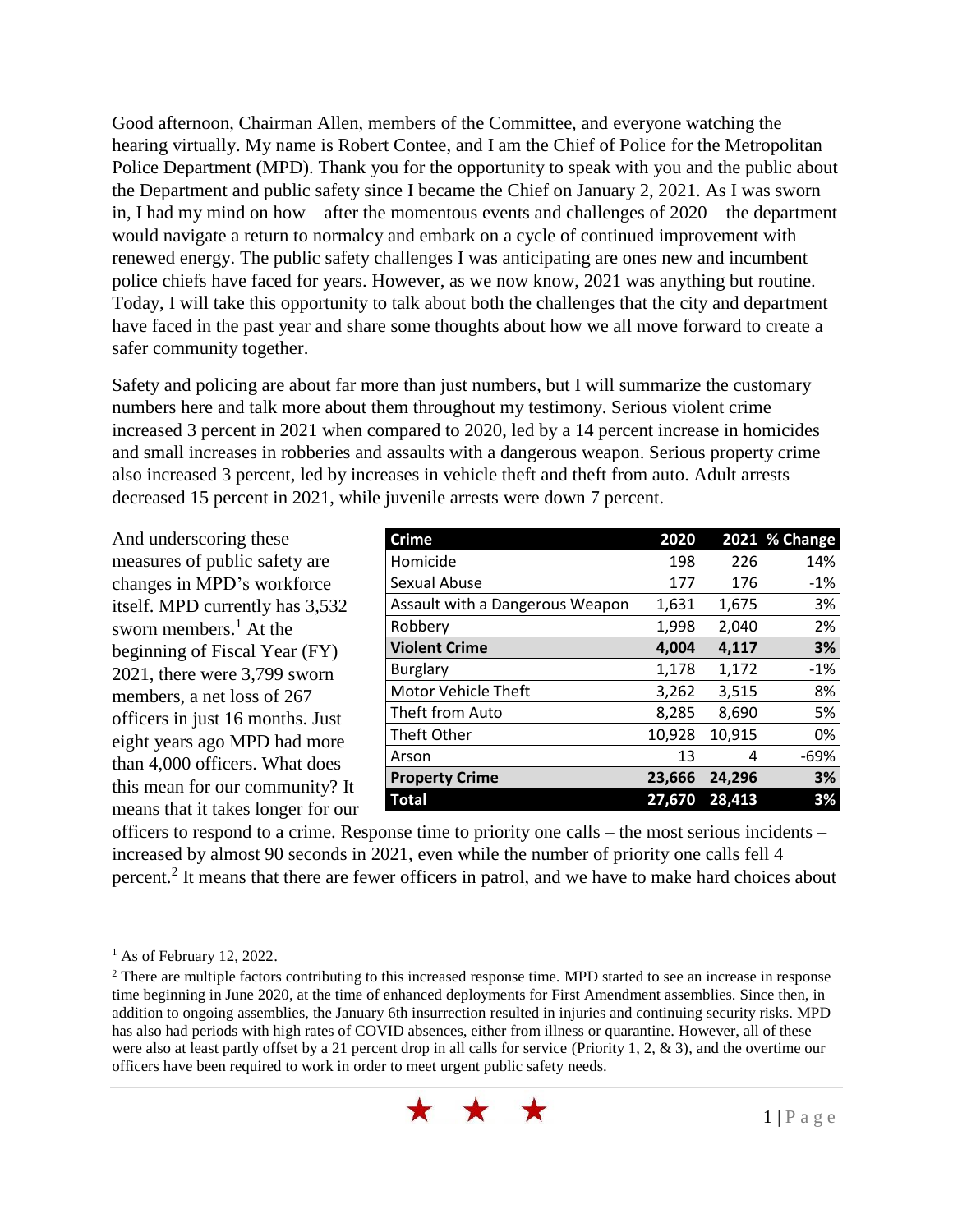

if and when we can fill vacancies in other important units, such as investigations, Special Operations Division, or special liaisons.

With our depleted staffing, we have to make hard decisions about how we deploy our resources to meet community needs. And what our communities experienced last year is alarming shootings and an increase in violent carjackings. Last year, the District experienced 226 homicides – more than any year since 2003. A total of 904 people were wounded or killed by gunfire in the city, with 186 fatalities. It is difficult to find the words to adequately characterize this increase in violence in our city. It is beyond tragic, beyond unacceptable. My colleagues in Mayor Bowser's administration have already testified about their efforts to combat gun violence, from prevention efforts to rehabilitation. Over the past year, MPD has worked to develop new enforcement strategies to combat violence and put the organizational changes and training in place to accomplish them. Some of the details will be announced tomorrow. I will share some highlights with you today. violent crime in those areas. For communities grappling with gun violence, the enhanced **3,466 3,628 3,616 3,637 3,664 3,800 3,801 3,800 3,910 4,051 4,032 3,961 3,801 3,889 4,010 3,972 3,837 3,737 3,821 3,855 3,810 3,799 3,580** 

The Department is taking an intelligence-led policing approach to reduce violent crime by focusing on both the locations where the violent crime is occurring and the people and groups most associated with it. For instance, we are taking the lessons learned from years of successful Summer Crime Initiatives (SCI) and deploying these with more focus. Since 2010, MPD has selected four to six areas experiencing high levels of serious violent crime for the SCIs, an intensive multi-agency intervention. In the combined 2021 SCIs, violent crime decreased 20 percent. MPD also coordinated a Fall Crime Initiative, which saw 11 percent reductions in

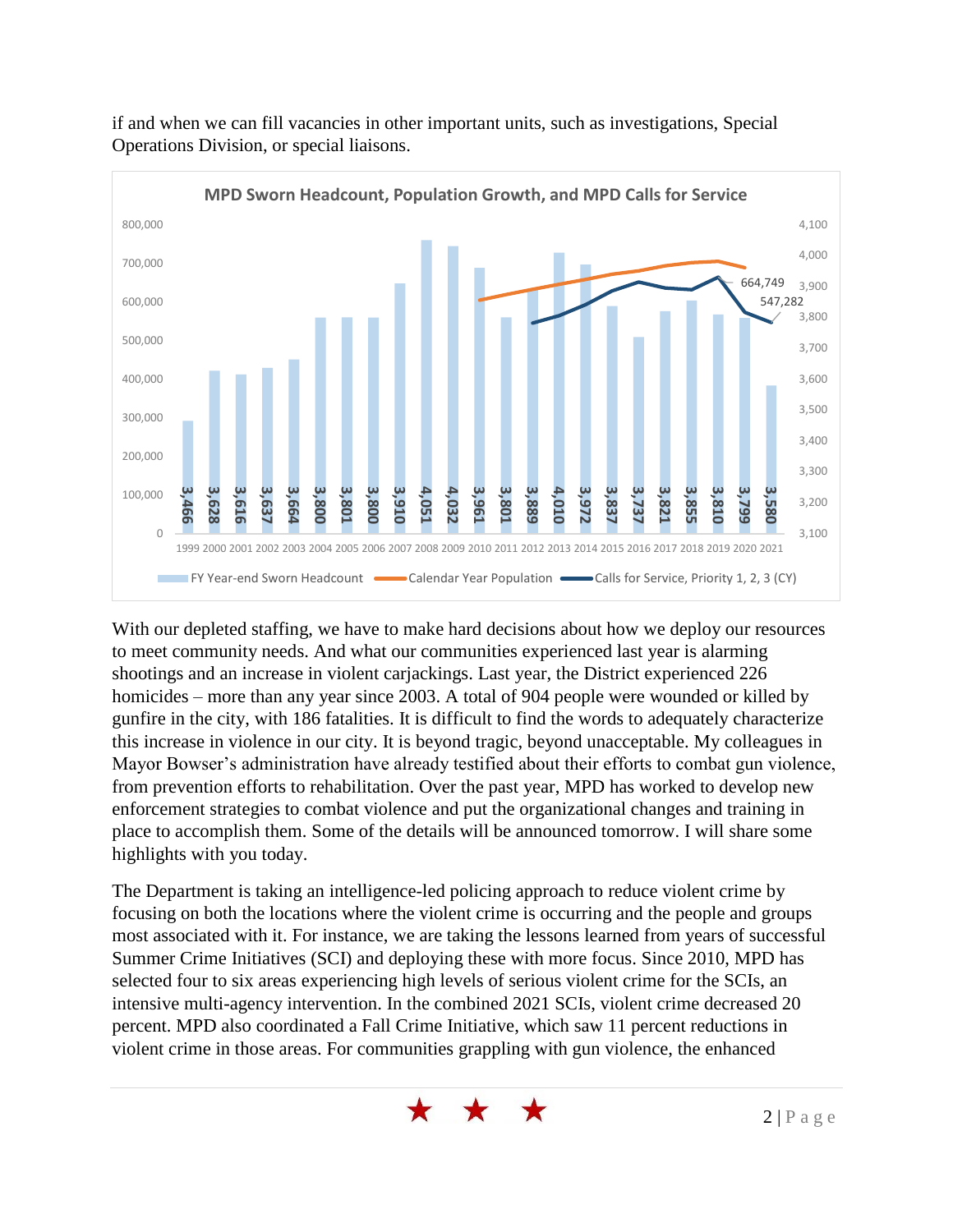coordination and support during an SCI can offer a respite from violence and needed resources to the neighborhood.

We have increased the capacity of the Violence Reduction Unit to allow more room to pursue long-term crime issues that are often correlated with gun crime. I have restructured the former Narcotics and Special Investigations Division to focus more on investigations and intelligenceled policing. The new Violent Crime Suppression Division and expanded analytical capabilities will allow us to streamline criminal intelligence gathering and make its use more laser focused on the people using guns in our community.

The Department is bringing together tactical and investigatory resources in innovative ways to not only recover illegal firearms, but also effectively build cases against some of the most violent and dangerous gun offenders to get them out of our communities. We are teaming up with federal agencies to investigate cases and ensure we have high quality evidence so our partners can prosecute them fully. For instance, the NIBIN Investigations Unit (NIU) is a collaboration of MPD, the Bureau of Alcohol, Tobacco, Firearms, and Explosives (ATF), and the US Attorney's Office (USAO). The NIU is focused on investigating leads from ATF's National Integrated Ballistic Information Network, or NIBIN, a proven intelligence and investigative tool that links firearms from multiple scenes.

While we are enhancing our investigative capabilities, we also need the resources to quickly direct support to communities dealing with emerging or acute violence or crime sprees. I established the Community Focused Patrol Unit (CFPU) to supplement patrol in areas experiencing higher levels of violent crime. This agile unit is deployed on mountain bikes to maximize the opportunity for community engagement and communication. As part of the Violent Crime Suppression Division, this unit supports MPD in reducing violent crime while connecting with our residents on their most pressing public safety needs.

This focus on investigative strategies and partnerships will allow MPD to close cases more quickly and do our part to reduce violence in our city. But this is just one part. There is an entire ecosystem that works together to influence public safety in our city. I can tell you that MPD is dedicated to doing our part to both hold people accountable and to seek alternative ways to promote justice.

When we look at young people in our city, we have worked to limit contacts that might bring them into the juvenile system prematurely. We have worked with the Office of the Attorney General (OAG) to divert youth instead of arresting them for minor offenses, and to ensure that youth are not arrested if we do not have enough evidence to reach probable cause. The city has invested heavily in services for families and youth and in violence interruption strategies – as is appropriate. Overall, it seems that the ecosystem is well focused on healing our all too often traumatized youth. But with all of this, we need to make sure the partners in the ecosystem do not lose sight of the need for accountability for dangerous criminal behavior, no matter the age of the offender. I am not talking about shoplifting or a fight between kids. I am specifically concerned about the increase in armed robberies and carjackings in our city and neighboring

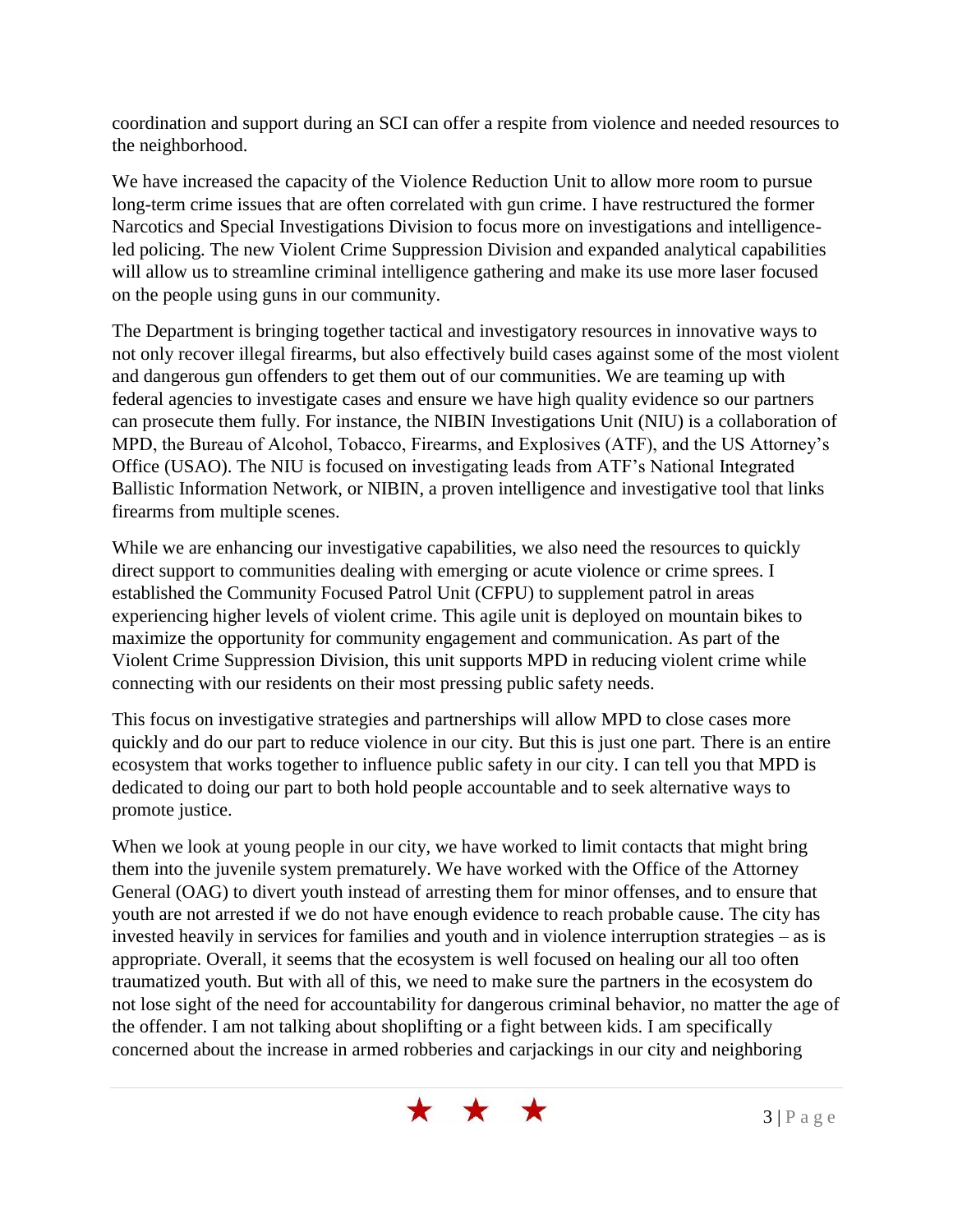jurisdictions. The profile of our offenders committing these crimes has changed over the last two years and our juveniles are increasingly showing up as offenders in many of these cases. Most recently, this is evident in several cases involving juveniles committing multiple carjackings and robberies across our borders.

I am asked all the time for numbers, so I will share some with you. Last year, we had 426 carjackings; for 307 of them, the suspect had a gun during the commission of the carjacking. This is a dramatic increase since 2019, when there were 152 carjackings. We made 151 arrests for carjacking last year, 101 of which were juveniles. In 2019, 43 percent of the arrestees were juveniles. In both 2020 and 2021, two-thirds of the arrestees have been juveniles. Looking specifically at the juveniles arrested in 2021, four out of 10 had prior arrests related to car theft;<sup>3</sup> a quarter of them had prior carjacking arrests. Nine juveniles and one adult were arrested for carjacking more than once in 2021 alone. And these just represent arrests in DC. More than a third of the juveniles have an arrest history in Prince George's County, and at least 12 of them had one arrest in Montgomery County. I understand the narrative about juvenile crime that is framed by looking at just one end of a funnel. The funnel starts out with the number of crimes being committed, but gets smaller when you talk about the number of offenders arrested and smaller still when talking about those that get to court. If the story just reflects the narrow end of the funnel, we are missing part of the picture. At the wide end of the funnel, police see all the crime reports and all the suspect descriptions. And here in DC and the region, we are seeing a dramatic increase in kids involved with carjackings and robberies.

Over the past decade, there has been a policy evolution to focus more on the healing of our justice-involved youth, which I commend as an approach. But given what we are seeing, we owe it to our youth and our communities to ask ourselves whether we have struck the appropriate balance between care and accountability. I believe these unique challenges also present a unique opportunity for us to go upstream and intervene, before we see escalations to homicides and shootings. I submit to you that youthful offenders, committing crimes of violence while armed, are at extreme risk for escalation and involvement in homicides and shootings. And to be clear, historically when we are talking about the people committing homicides in our city and committing most violent crime, we are normally focused on young adult men, age 18 to 24. They account for half of suspects charged with homicide in 2019 and 2020. This is consistent with prior data collected for several years. However, I am concerned if we are not successful as a city in our interventions with youthful offenders, younger people will be increasingly represented in the population of homicide suspects and victims before they reach the age of 18.

Studies show that those committing homicides and shootings in our city are "life course persisters." Simply put, they began demonstrating antisocial behavior in childhood and it continued into adulthood. It is not a stretch to suggest that their delinquent behavior is attributed to several factors including neuropsychological impairments and negative environments. Our

 $\overline{a}$ 



<sup>&</sup>lt;sup>3</sup> This includes both motor vehicle theft or the related crime of unauthorized use of a vehicle.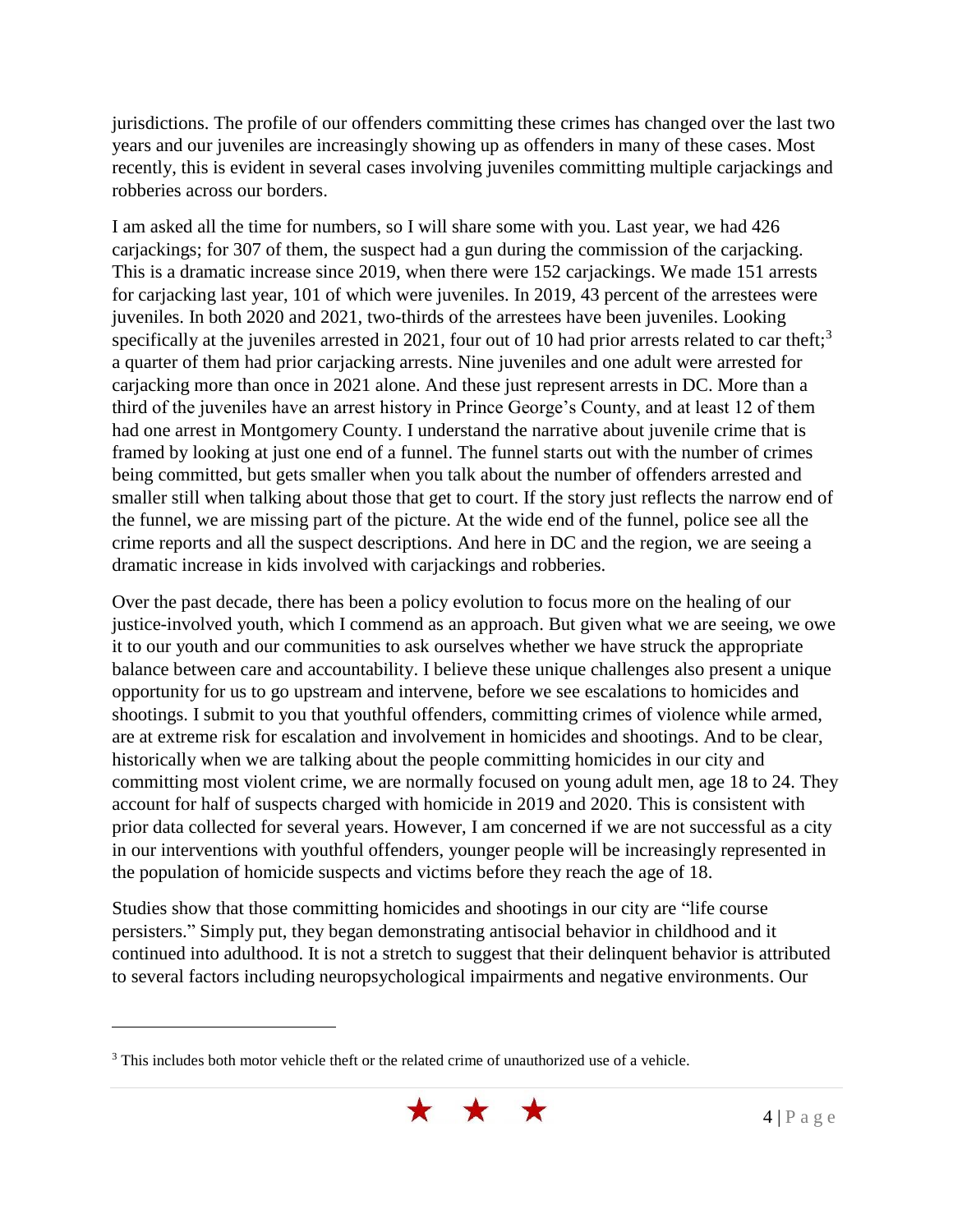homicide suspects and many of our victims have been arrested an average of about 11 times prior to being arrested for homicide or becoming the victim of a homicide.

When I say that I am concerned that there is not enough accountability, I am sounding the alarm for what I am seeing daily in reported crimes and hearing from community members. This is a challenge to our entire system and our larger community to think of additional things we could and should do differently in our respective lanes or collectively to help address the changing landscape of those involved in violent crime. I am hopeful that my intent will not be misconstrued as blaming anyone or any entity for where we are now, but an acknowledgment that there is much more work to do together. Who among us is totally satisfied with the outcomes we are seeing and the current state of some of our system involved young people? Perhaps there are a few. I will be the first to say, I am not satisfied and will continue to push and challenge MPD and our system to do better. It is not an exaggeration to say lives hang in the balance of the decisions we make regarding our youth. I am making an earnest plea to our city to be our best, to come together, and think differently about this very important issue.

Some of our young people are on a dangerous trajectory of being involved in violent crimes that I have not seen in many years. The disregard for consequences can be seen in the overall attitudes of many those arrested, social media postings, and of copy-cat offenders, who see other young people committing crimes with minimal repercussions. We have seen this with the youth who commit carjackings and stream videos of themselves as they tear through our city streets. We need to do a better job of supervising and supporting youth who are committing crimes, and for those that are committing violent crimes, we have to ask whether they have the support necessary to ensure they don't commit more violent crimes. Do we love them enough to make hard decisions and sit them down when they demonstrate reckless, violent behavior in community? Or do we simply return them to environments that fail to provide the support they need to be successful and live beyond the age of 24?

\* \* \* \*

I appreciate the opportunity to speak candidly about the most serious problems facing our communities. At the same time, I would also like to speak about the many positive changes happening at MPD. Community trust is critical to successful policing, and I recognize that enhanced transparency and accountability is necessary to accomplish that. I have taken a number of steps to enhance both transparency and accountability to make sure we meet those expectations.

In the summer of 2020, the Council enacted legislation requiring the release of body worn camera video from serious uses of force within five business days. It takes a tremendous effort to prepare these videos to ensure that the privacy of involved subjects is maintained. To ensure we meet this requirement, MPD has hired Visual Information Specialists to establish a team to oversee this video production. We have also hired two data scientists to enable us to continue to release a variety of data on our open data page. We provide information on arrests, crime, hate

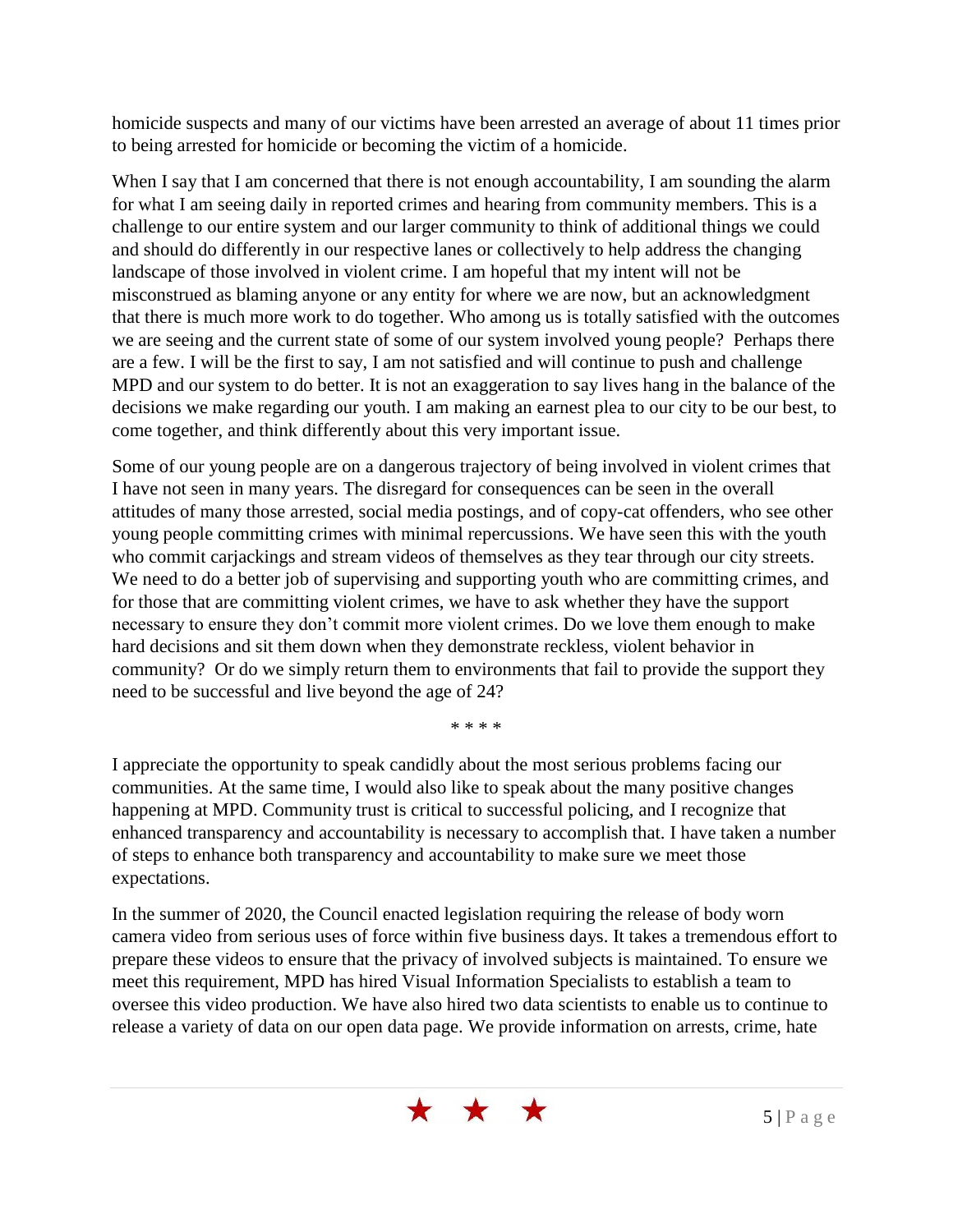crimes, ShotSpotter, and stop data. Soon, we will be adding use of force data to the datasets available to the public.

There have been claims in the media that we have a secret panel of members that make disciplinary decisions. That is not the case. The government is obligated to provide due process for its employees. The policy governing the disciplinary process, which includes the panel, is available to the public on our website, along with almost 400 other policies guiding our work. In 2021, we began posting the Adverse Action Panel hearing calendar on our website. The panels are open to the public to observe. The Department also released five years of data on adverse actions and will release 2021 data in early 2022. And in the interest of ensuring that officers whose employment is terminated do not work elsewhere in law enforcement, MPD is contributing to the National Decertification Index, a Department of Justice funded registry listing members from across the country who have been removed from police service.

MPD has been working with the DC Auditor Kathy Patterson and Michael Bromwich, the Independent Compliance Monitor from our Memorandum of Agreement on Use of Force, to review and assess practices related to use of force. Mr. Bromwich made a number of recommendations to ensure that MPD continues to be a leader in use of force practices and investigations. As DC Auditor Patterson notified the Council this week, most of their recommendations have been either "fully implemented or [are] in progress. Chief Robert J. Contee, III, and his team are to be congratulated on this significant progress." This included reconstituting the Force Investigation Team and issuing revised use of force and less lethal weapons policies that combined 16 existing orders into two comprehensive documents. All members have been trained on the updated policies which emphasize de-escalation and ensure force is only used when necessary, objectively reasonable, and proportionate to the threat faced by the officer or the community. We are also training all MPD members on Active Bystandership for Law Enforcement to ensure that we are holding each other accountable for meeting high standards. We are continuing negotiations with the Union to begin releasing the outcomes of serious use of force investigations to the public.

Of course, transparency and accountability are necessary, but they are not sufficient on their own to strengthen the relationship between the community and the Department. I have directed all of the bureaus, even those who do not normally engage with the public, to stretch themselves with the goal of enhancing our service and our relationship. From inviting professional women to speak with and inspire at-risk young women, to helping senior citizens with technology, hosting a chess tournament in Mt. Pleasant, and distributing food, school supplies, and toys to children and families across the city, our employees are building relationships every day.

But our community engagement is about more than just outreach. Our goal is to ensure that diverse communities trust MPD and feel safe and represented by our agency. This means that community members need to be heard. In my first year, Howard University has facilitated six listening sessions to allow me to hear from community members throughout the District. Almost 100 youth participated in my First Annual Youth Summit to share their experiences and vision for what they want from a police department. In addition, I have established a Chief of Police

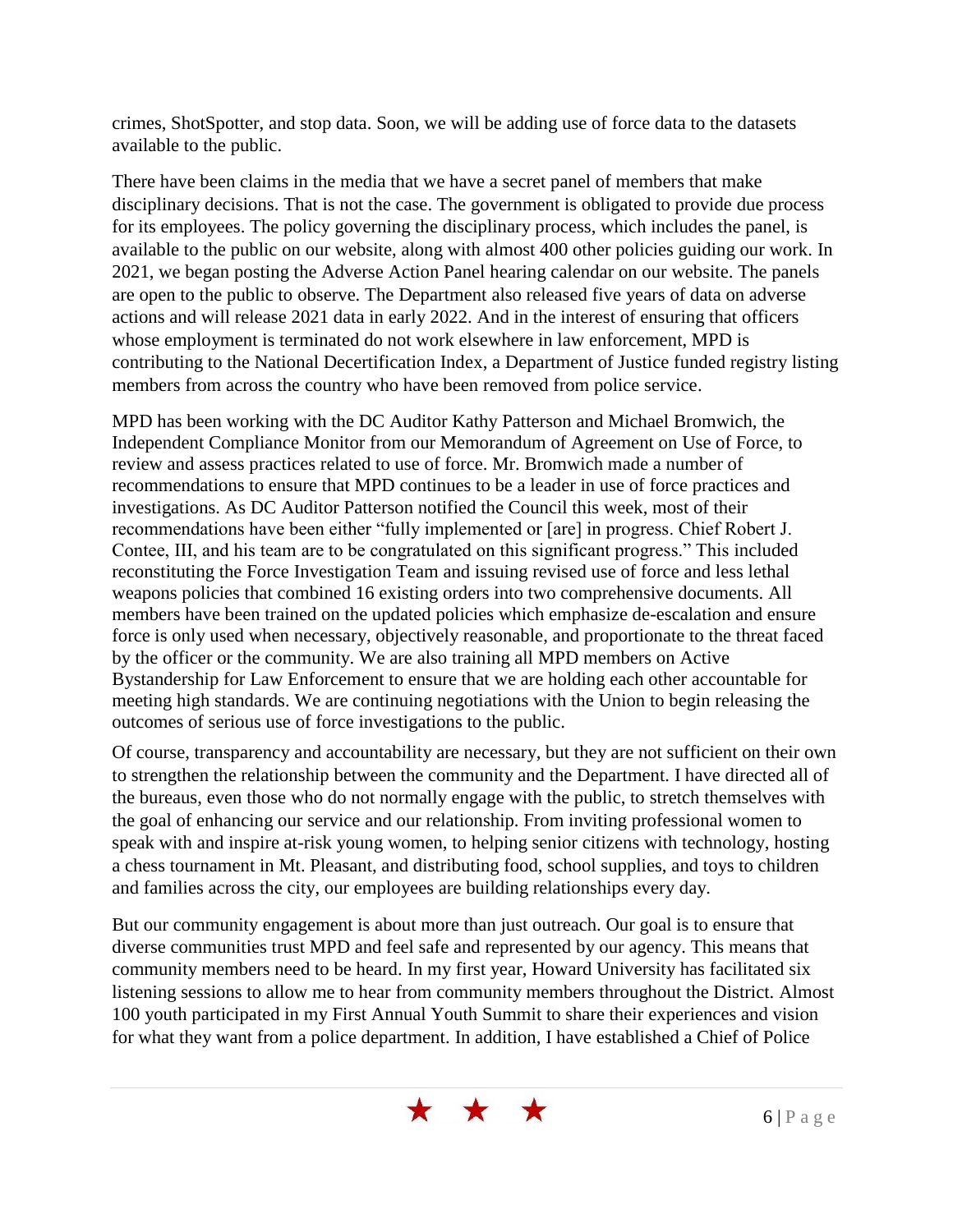Youth Advisory Board, comprised of young people from across our city to advise me on issues impacting our youth.

It is important that our community members not only feel heard, but also that they see themselves in the Department. MPD's Cadet Program is one of Mayor Bowser's long-term investments in developing pathways to the middle class and is instrumental to recruiting more District residents into the Department. Young adults age 17 to 24 can join MPD's Cadet Program, through which they can work for MPD while earning up to 60-credit hours at the University of the District of Columbia. I am pleased to note that we have now hired two full recruit classes in the Academy composed entirely of graduates of the Cadet Program. This year, we have also launched the high school track of the Cadet Corps, which is designed to prepare high school seniors for entrance into the full-time Cadet Corps. This program enables high school seniors to complete their senior year of school while working part-time for as a Cadet.

The Cadet Program is also a key strategy for recruiting more women into the MPD. About half of our cadets are women. The Department has joined a national coalition of law enforcement agencies across the United States and Canada committed to having women equaling 30 percent of police recruits by 2030. I am pleased to announce that MPD is launching a national search to hire a Chief Equity Officer for the Department, an important step to help ensure that the Department models the fair and inclusive values that we aspire to. This new role will be focused on advising me and MPD's Executive Staff on best practices related to diversity and inclusion. I want to ensure that we are diligent about considering equity in everything we do as an agency, as we build an inclusive workspace for all.

MPD is a leader in addressing the needs of our many diverse communities in the District, and we are continually working to improve service to them. For example, over the past two years, the Latino Liaison Unit has taken the lead in discussing COVID-19 alerts and protocols on multiple Spanish-language platforms and disseminating materials in Spanish to small businesses in the community to provide to their customers. In 2021, they conducted two dozen safety briefings on robberies of our Hispanic and Latino residents, including at construction sites. The strong relationship of our Special Liaison Branch officers with our Asian and faith-based communities has been critical during a time when the city has seen hate crimes targeting their communities.

We have made important strides in making it easier for individuals with no or limited English proficiency (NEP/LEP) to communicate with MPD. In October 2020, we deployed a mobile phone app to facilitate officer communication with NEP/LEP persons. Once a member selects a language from the app, it connects with an interpreter in that language without having to wait for additional prompts or provide access codes, reducing the time needed for communication. In addition, the app enables all members to contact an American Sign Language-certified interpreter for video communication with a member of the public who is deaf or hard of hearing. In June 2021, the Department launched a multi-lingual phone tree with interpreters/operators routed directly into MPD's primary non-emergency phone number. The phone tree covers Spanish, Amharic, Chinese, French, Korean, and Vietnamese. In addition, this spring, we expect

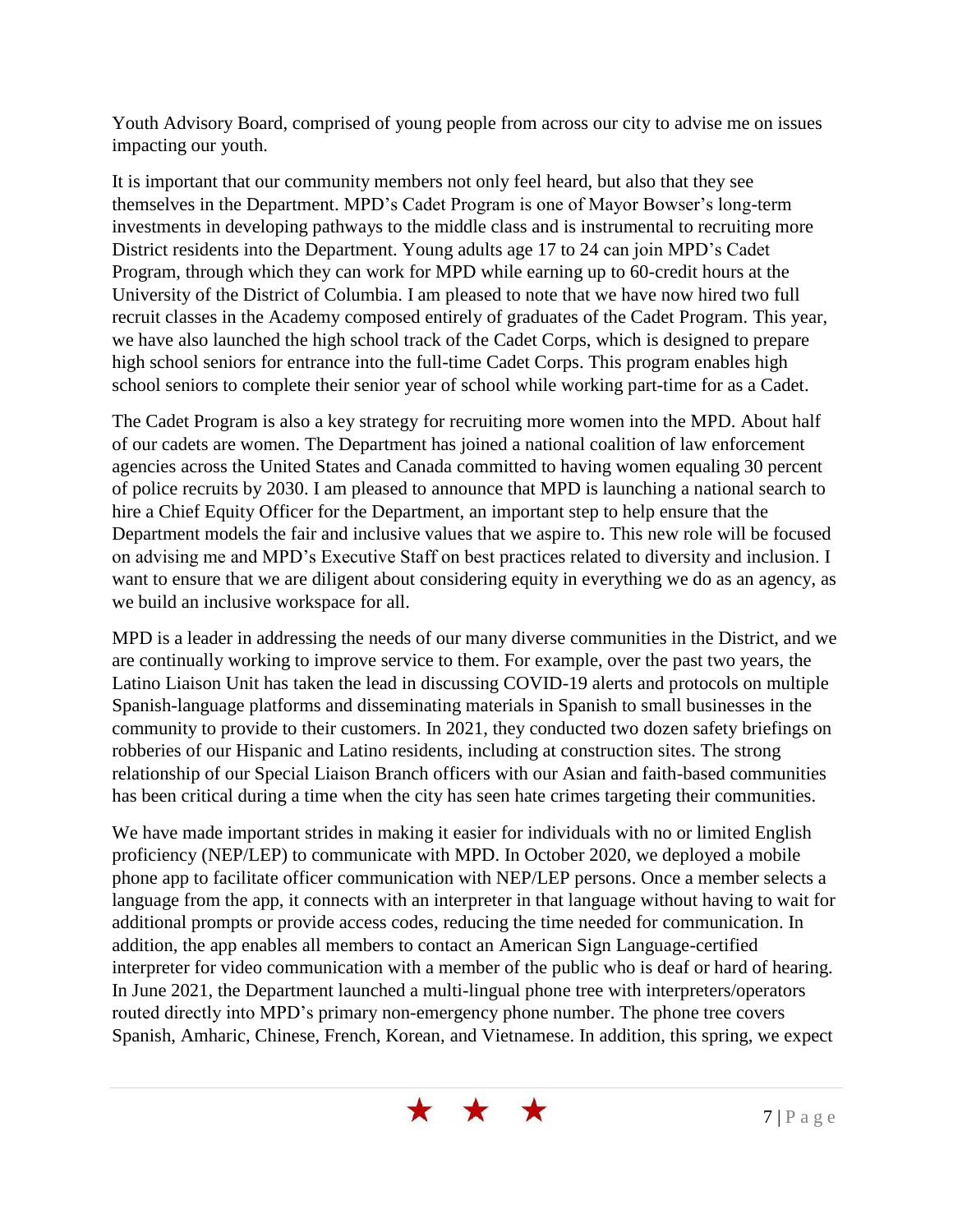to launch a new process to make it easier for involved persons to go to a police station to request a police report to be translated into one of the same six languages.

MPD is working closely with agency partners to ensure that people in the District with behavioral health needs receive the right care at the right time. Over the past three years, our officers have administered lifesaving naloxone to almost 2,000 people who appeared to be overdosing on opioids. In 2021, MPD worked with the Department of Behavioral Health (DBH) to develop materials to communicate about the Good Samaritan Law to ensure that people feel safe calling for medical assistance if they suspect or know someone is overdosing. And over the next two years, DBH is providing training to all of our officers on either Crisis Intervention or Mental Health First Aid, two industry standards.

We appreciate the funding that the Committee approved for Fiscal Year (FY) 2022 for a Behavioral Health Partnerships Coordinator. The new position will provide needed resources to strengthen the partnership between MPD and DBH to better support people with chronic or crisis behavioral health needs, the communities in which they live, and the employees in both agencies who serve them. This is not simply about establishing new programs, but rather policies and norms for operating across multiple levels in any situation. A candidate has been selected and is expected to start next month.

Lastly, it is critical that we, the government, look out for the well-being of our officers. And the past two years have been challenging for officer wellness. The decline in MPD staffing comes during a period of historic demands on the city and the Department. MPD officers have worked during a global pandemic, while facing national and local unrest directed at police since the murder of George Floyd, growing extremism leading to the January 6th insurrection, and rising gun violence.

These demands have required MPD officers to work more than 1.1 million overtime hours in FY2020 and again in FY2021. This is more than the annual totals for at least the past decade, and the equivalent of more than 550 officers. While the use of overtime is a necessary tool, it is not a good solution as it contributes to employee stress, illness, injury, and burnout. In FY21, the Department saw more than 130,000 hours lost to performance of duty injuries. This represents a 29 percent increase from the prior year, with January 6th injuries the leading cause. More than 1,700 officers have tested positive for COVID during the pandemic, with the highest rates coming during the Omicron wave, as they did across our communities.

Not only are officers dealing with higher levels of gun violence from people in the city, but nationwide, they are seeing more violent assaults against police. According to preliminary information from the FBI, in 2021, more officers died from felonious assaults than any year since 2001. If we exclude deaths associated with 9/11, 1995 was the most recent year with more officer deaths from assaults. This local and national increase in violence has contributed to more officer-involved shootings in DC. In 2021, MPD officer shootings lead to five fatalities and 11 subjects with injuries.

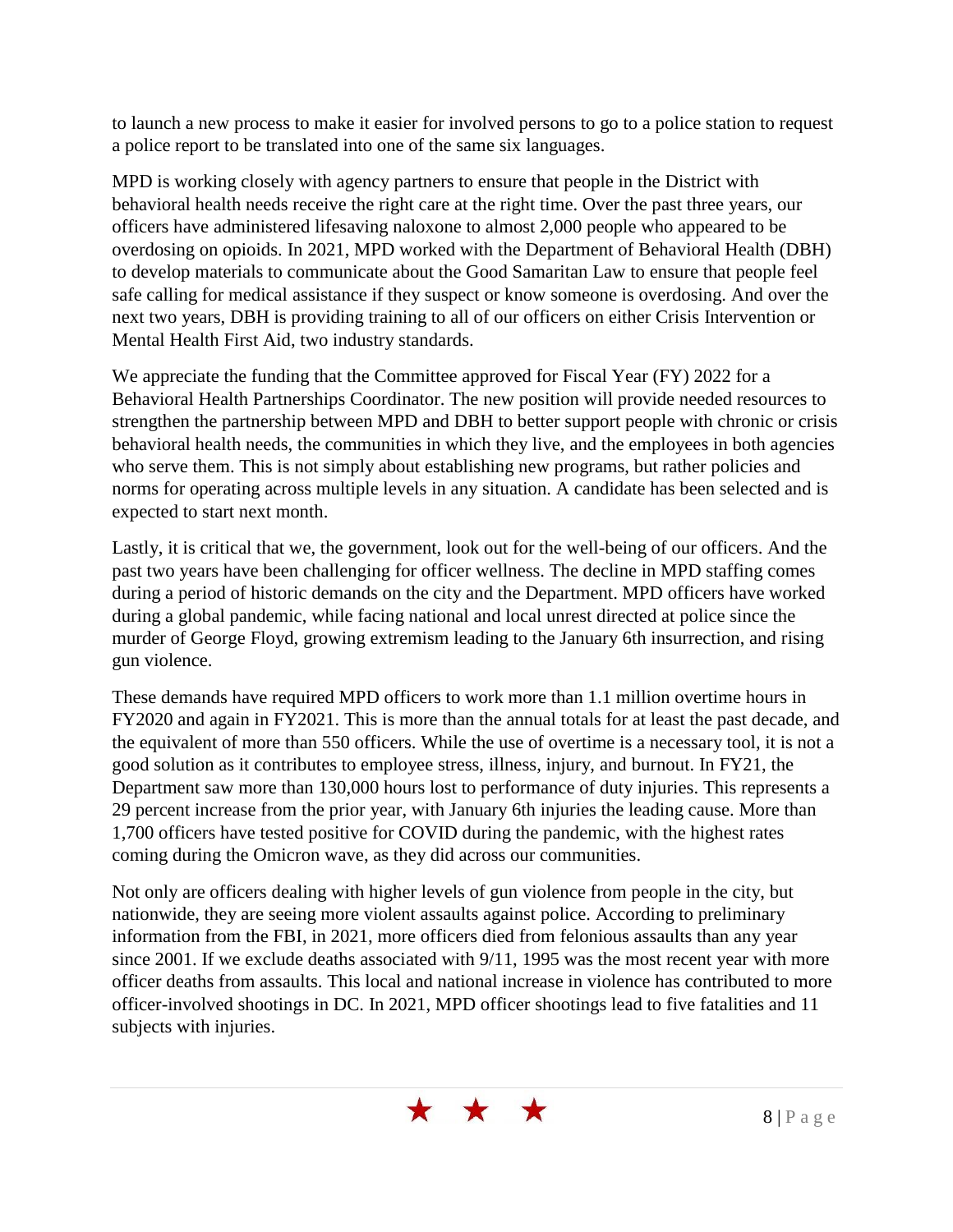To be clear, any loss of life in our city is unfortunate. I do not want our officers to have to use their firearms, and our officers do not want to be involved in a shooting. MPD's values are reflected in our use of force policy and training, which emphasize de-escalation, proportionality, and reasonableness. We are committed to ensuring that our officers are well trained, that our policy and investigations are thorough, and that we remain open to review and recommendations from the DC Auditor. I have been open with the public when our officers use force, including when I don't think it is consistent with our standards. But that same candor means I will also tell you that the level of violence on the streets and the unrelenting stress on officers have an impact on the uses of force. While MPD continues to strengthen our use of framework, we are also investing in our officer wellness. In the wake of the insurrection, MPD hired a Director of Well-Being Support to develop a comprehensive wellness strategy to focus on health outcomes and health behaviors to support officers in coping with the challenges and stresses of law enforcement. After developing a robust roadmap for employee wellbeing, initial efforts include expanding our Chaplains Corps and bringing access to healthy vending markets to each police district. This is just the start of an important investment in our officers that will support their dedicated service to the city.

\* \* \* \*

I have talked today about the serious crime issues we face today and strategies to address them. But beyond that, I want to ask that we all keep in mind that public safety is about people. It is the relationship between people in the community and between the police and community. It is about the surviving families and friends that are left whenever we lose someone to homicide. Safety is about the people I talk to at every community meeting who want their young son or daughter, their older mother or father, to be able to walk on the block without dodging bullets. It is about small businesses who are invested in our neighborhoods and community, but are also worried about the impact of gun violence on their customers and their employees. It is about the mothers and fathers, grandmothers and uncles, everyone who is raising or working with kids, who want to make sure that their loved ones don't end up on either end of a gun.

These are the people impacted by the numbers. That is what keeps me up at night – not what direction a number is going, but the knowledge that we are losing so many lives to gun violence. Every day I am asked what is driving the violence and what can we do about it? And while MPD and I, Mayor Bowser and members of the Council, and other agencies are all working on strategies and programs to support the public safety and justice ecosystem, we also need to talk about what members of our community can do.

We know that many in our community are living with a lifetime of trauma. But this trauma has been magnified in 2020 and 2021 as most of the bonds and connections that hold our communities together have been strained, frayed, or broken. We have families, friends, neighbors, and colleagues who have not seen each other, except on videos. This often means that people only see what we want them to see, and we may be missing key signs of pain or struggles.